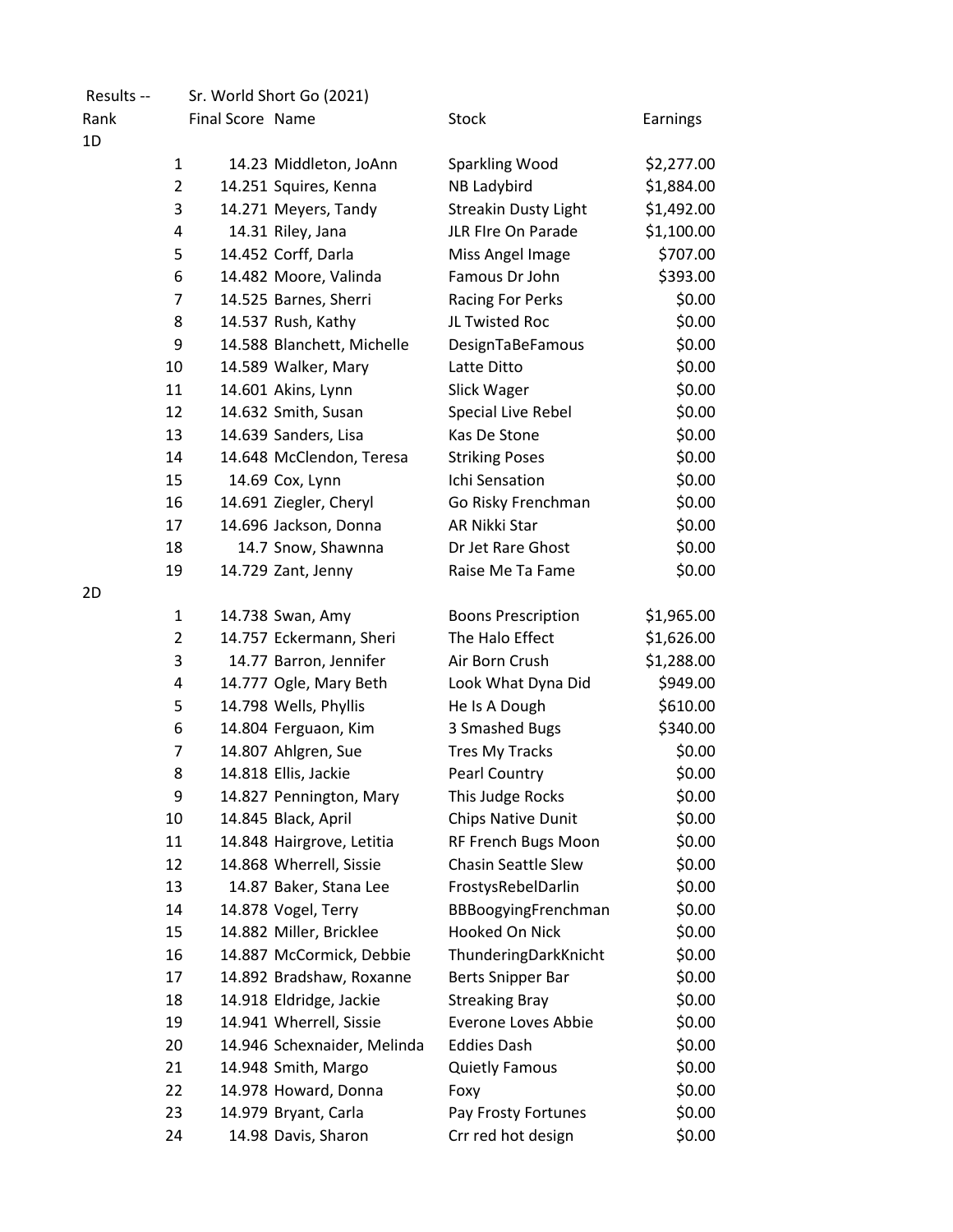| 25             | 14.981 Creel, Laura         | <b>Frenchmans Docs RX</b>   | \$0.00     |
|----------------|-----------------------------|-----------------------------|------------|
| 26             | 14.984 Marshall, Beth       | A Dash of Class             | \$0.00     |
| 27             | 14.987 Canady-Taylor, Becky | <b>Chesters Love Master</b> | \$0.00     |
| 28             | 14.997 Graves, Lance        | <b>Aspecial Firewater</b>   | \$0.00     |
| 29             | 15.011 Abel, Fawna Lee      | Abel Ta Fire                | \$0.00     |
| 30             | 15.012 Muse, Shelley        | <b>VF Rare Coin</b>         | \$0.00     |
| 31             | 15.015 Roston, Joyce        | Dial N Firewater            | \$0.00     |
| 32             | 15.036 Wright, Cindy        | Dialin For 10               | \$0.00     |
| 33             | 15.045 Herrington, Lucinda  | <b>Trixie</b>               | \$0.00     |
| 34             | 15.049 Walker, Mary         | Watch My Swagger            | \$0.00     |
| 35             | 15.054 Melton, Karyn        | Joe's Gay Lady              | \$0.00     |
| 36             | 15.06 Stine, Tracy          | Hemps Firewater FF          | \$0.00     |
| 37             | 15.066 Crowhurst, Frances   | Late Night Nuz              | \$0.00     |
| 38             | 15.07 Miller, Charmaine     | Bootyfuel                   | \$0.00     |
| 39             | 15.073 Hall, Patti          | Magnolia Frenchman          | \$0.00     |
| 40             | 15.075 Murphy, Julie        | Hello Georgia               | \$0.00     |
| 41             | 15.113 Henry, Becky         | Catch This Fury             | \$0.00     |
| 42             | 15.139 Armstrong, Kay       | <b>Snazzy Dazzler</b>       | \$0.00     |
| 43             | 15.149 Dees, Lori           | Max                         | \$0.00     |
| 44             | 15.167 Park, Teri           | <b>Blue San Simone</b>      | \$0.00     |
| 45             | 15.178 Graves, Lance        | <b>Stetson Ray</b>          | \$0.00     |
| 46             | 15.181 Carter, Mary         | <b>Bully's Tiger Eye</b>    | \$0.00     |
| 47             | 15.187 Seffens, Susan       | Juppin Jack Flash           | \$0.00     |
| 48             | 15.189 Barnes, Sherri       | Famous Little Jet           | \$0.00     |
| 49             | 15.194 Barron, Jennifer     | <b>WRS Kool Feature</b>     | \$0.00     |
| 1              | 15.242 Spurgeon, Waynella   | <b>CCC Wranglers Glory</b>  | \$1,653.00 |
| $\overline{2}$ | 15.249 Abrams, Dee          | Double Quick Peppy          | \$1,368.00 |
| 3              | 15.252 Ramage, Jennine      | Dasey May                   | \$1,084.00 |
| 4              | 15.264 Scott, Jeanette      | <b>DH Sho Duchess</b>       | \$799.00   |
| 5              | 15.273 Osborn, Billie       | Dexter                      | \$514.00   |
| 6              | 15.276 Boe, Connie          | <b>Bellalicious</b>         | \$286.00   |
| $\overline{7}$ | 15.287 Graves, Lance        | Indygo                      | \$0.00     |
| 8              | 15.291 Sorrells, Mary       | Bubba Guy                   | \$0.00     |
| 9              | 15.293 Waggoner, Annette    | Antonio Bandana             | \$0.00     |
| 10             | 15.302 Richardson, Susan    | Docs Toy Indian             | \$0.00     |
| 11             | 15.302 Wisby, Angela        | Vals Frenchman JetJr        | \$0.00     |
| 12             | 15.321 Branch, Gloria       | <b>VVF Plays With Guns</b>  | \$0.00     |
| 13             | 15.326 Norell, Linda        | Hope For Jess               | \$0.00     |
| 14             | 15.334 Vogel, Terry         | Dinky Jets Famous JR        | \$0.00     |
| 15             | 15.337 Nibarger, Julee      | Legend N Progress           | \$0.00     |
| 16             | 15.343 Harrison, Rita       | Dakotas War Dance           | \$0.00     |
| 17             | 15.351 Greenlees, Tonia     | Dunit Kat Cody              | \$0.00     |
| 18             | 15.352 Kile, Donna          | Pistol                      | \$0.00     |
| 19             | 15.361 Baldwin, Veronica    | Sassy Black Label           | \$0.00     |
| 20             | 15.363 Murphy, Julie        | Magic Mike                  | \$0.00     |
| 21             | 15.366 Armstrong, Kay       | <b>Bold Commitment</b>      | \$0.00     |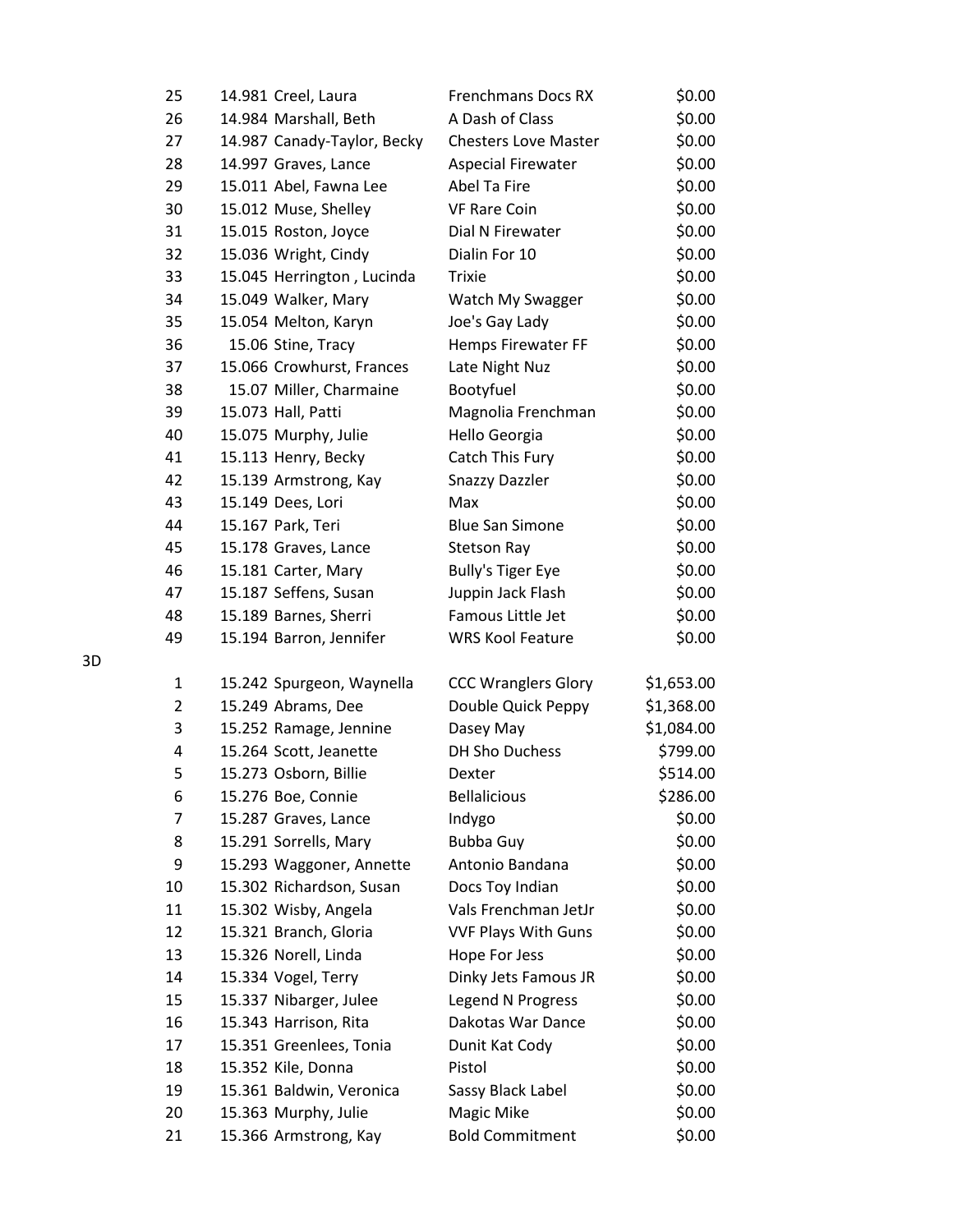| 22             | 15.368 Obenoskey, Robin       | RisKeyOnTheTop              | \$0.00     |
|----------------|-------------------------------|-----------------------------|------------|
| 23             | 15.375 McKinzie, Kendra       | Mini Texas Star             | \$0.00     |
| 24             | 15.381 Tully-Looper, Margaret | Hands Oklahoma Boone        | \$0.00     |
| 25             | 15.387 Romberg, Royce         | MaGoo                       | \$0.00     |
| 26             | 15.418 Nibarger, Julee        | Dat Rockin Hota             | \$0.00     |
| 27             | 15.423 Tessmann, Vickie       | Chesters Full Of It         | \$0.00     |
| 28             | 15.437 Jones, Greg            | <b>Bob Dash</b>             | \$0.00     |
| 29             | 15.461 Leopard, Gloria        | Miss Kitty Starlight        | \$0.00     |
| 30             | 15.464 Davis, Kathleen        | <b>Fuels Perkin Butch</b>   | \$0.00     |
| 31             | 15.472 Cox, Chris             | MT Moonlight                | \$0.00     |
| 32             | 15.474 Barron, Jennifer       | O Toole Prize               | \$0.00     |
| 33             | 15.477 Sorrells, Mary         | Chasin Magnolias            | \$0.00     |
| 34             | 15.478 Matthews, Samantha     | <b>Chasin Hotpants</b>      | \$0.00     |
| 35             | 15.493 Leach, Linda           | <b>Driving Miss Daisy</b>   | \$0.00     |
| 36             | 15.5 Turner, Julia            | <b>Bunnys Last Babe</b>     | \$0.00     |
| 37             | 15.507 Sherman, Scott         | Go Minnie Perks HSR         | \$0.00     |
| 38             | 15.518 Penland, Linda         | FrenchKissTheLady           | \$0.00     |
| 39             | 15.559 Murphy, Julie          | Sippin On Firewater         | \$0.00     |
| 40             | 15.572 Batcheler, Patty       | Dashing to Vegas            | \$0.00     |
| 41             | 15.584 Roberts, Richie        | Sunshine Wagon              | \$0.00     |
| 42             | 15.602 Dorsey, Georgia        | Hello Moon                  | \$0.00     |
| 43             | 15.603 Draper, Kelly          | Winwithflamingclass         | \$0.00     |
| 44             | 15.638 Pepper, Pam            | Spirits Cookie              | \$0.00     |
| 45             | 15.639 Schoenthal, Tracie     | <b>Easter Bunny Special</b> | \$0.00     |
| 46             | 15.644 Taylor, Janey          | <b>Two Natives</b>          | \$0.00     |
| 47             | 15.66 Alsup, Gail             | Juan Fast Jet               | \$0.00     |
| 48             | 15.691 Ganter, Angela         | Flit Money                  | \$0.00     |
| 49             | 15.729 Bennett, Lana          | <b>Gold Creek Fly</b>       | \$0.00     |
| 1              | 15.815 Belew, Babs            | Ms Sonny Streat             | \$1,342.00 |
| $\overline{2}$ | 15.847 Jones, Kelly           | Docs Rocket Dog             | \$1,111.00 |
| 3              | 15.866 Hubler, Sandy          | Sunny C Lil Hickory         | \$879.00   |
| 4              | 15.872 Bailey, Shawna         | <b>Wild Cartel</b>          | \$648.00   |
| 5              | 15.873 Lloyd, Tracy           | Seia Blondie                | \$417.00   |
| 6              | 15.88 Gerwitz, Michelle       | Darlene's Trouble           | \$232.00   |
| 7              | 15.889 Koetter, Edwyna        | Ddream Colleen              | \$0.00     |
| 8              | 15.901 Board, Jacqueline      | JenSen                      | \$0.00     |
| 9              | 15.954 Howell, Mary           | <b>Bounding For Trouble</b> | \$0.00     |
| 10             | 15.967 Payne, Julie           | <b>Sacred Indians Chanc</b> | \$0.00     |
| 11             | 15.999 Newberry, Karen        | <b>Guys Easy Six</b>        | \$0.00     |
| 12             | 16.01 Ezell, Connie           | Ya Know                     | \$0.00     |
| 13             | 16.014 Paul, Melody           | SpongeBob                   | \$0.00     |
| 14             | 16.021 Crosby, Marky          | WH LoweryBoyBlue            | \$0.00     |
| 15             | 16.03 Zabel, Lori             | BA Daddy Wuza Rocker        | \$0.00     |
| 16             | 16.049 Ruffin, Sandra         | Jazzy Roan Boy              | \$0.00     |
| 17             | 16.062 Arceneaux, Sara        | I Prefer You                | \$0.00     |
| 18             | 16.07 Tipton, Kathy           | Apache Joe Brown            | \$0.00     |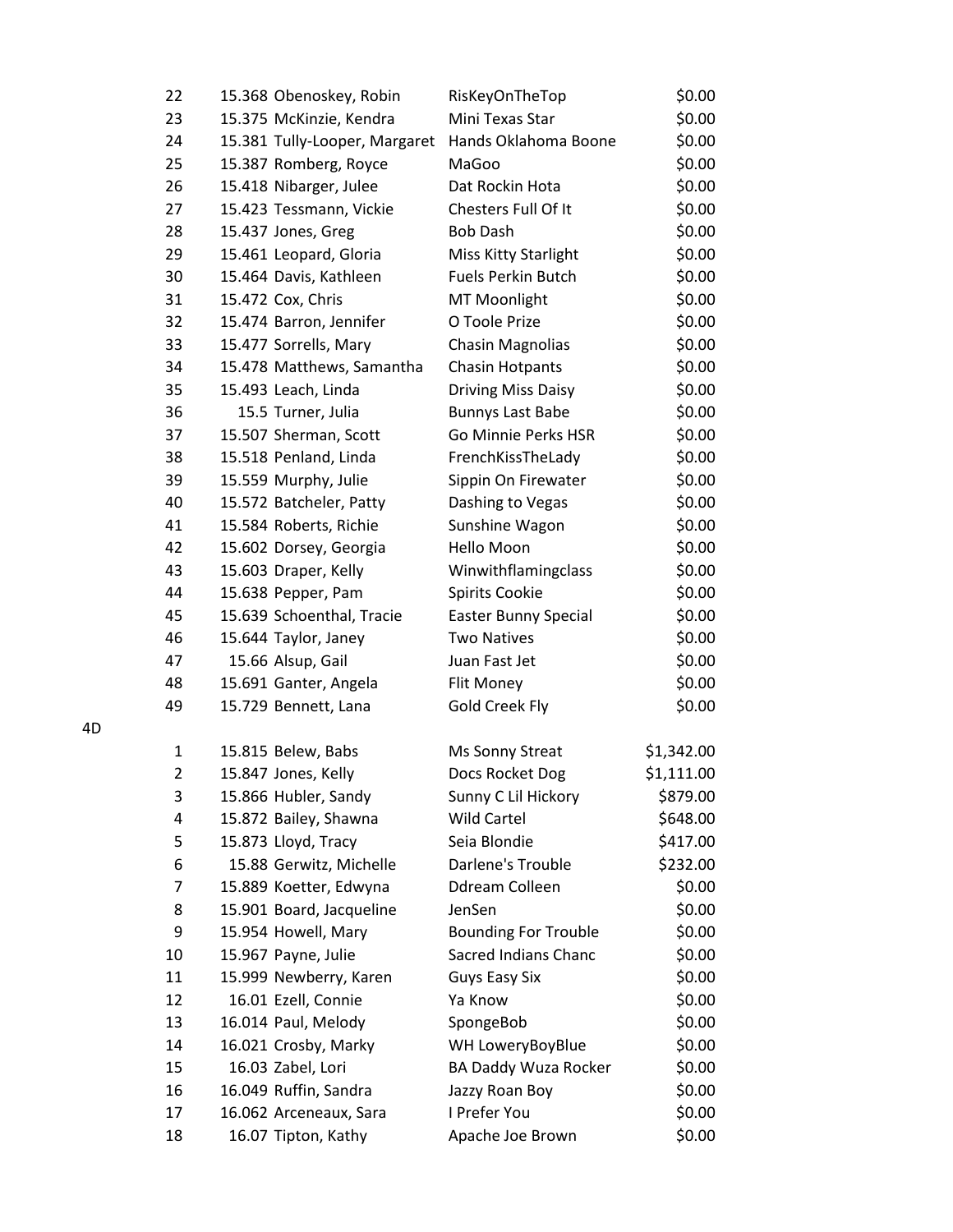| 19               | 16.082 Baker, Stana Lee   | FrostysRebelDually          | \$0.00     |
|------------------|---------------------------|-----------------------------|------------|
| 20               | 16.086 Jones, Marilyn     | Shortcake                   | \$0.00     |
| 21               | 16.099 Tucker, Dee        | Pure Royal Corkscrew        | \$0.00     |
| 22               | 16.128 Haynes, Paul       | She's So Good               | \$0.00     |
| 23               | 16.137 Ware, Donna        | <b>Cottons Gold</b>         | \$0.00     |
| 24               | 16.156 West, Loretta      | She's A Tough Nut           | \$0.00     |
| 5D               |                           |                             |            |
| $\mathbf{1}$     | 16.241 Park, Teri         | Plum Fast                   | \$1,030.00 |
| $\overline{2}$   | 16.245 Tracy, Carol       | Cashmans Leo Beduino        | \$853.00   |
| 3                | 16.254 Powders, Debbie    | <b>KS Brown Ambrose</b>     | \$675.00   |
| 4                | 16.328 Sharp, Gwen        | Merlot                      | \$498.00   |
| 5                | 16.359 Bussey, Lisa       | JustPullTheTrigger          | \$320.00   |
| 6                | 16.384 Lumley, Jody       | <b>Royal Colours</b>        | \$178.00   |
| $\overline{7}$   | 16.416 Staggs, Michelle   | Doc Dustys Honor            | \$0.00     |
| 8                | 16.427 Ziegler, Cheryl    | KN Fab's Lil Ransom         | \$0.00     |
| 9                | 16.432 Weatherby, Pam     | Sassy Kett                  | \$0.00     |
| 10               | 16.444 Williams, Charlene | Smart little Lena           | \$0.00     |
| 11               | 16.449 Foster, LeAnna     | <b>GGG Dodgethisplayboy</b> | \$0.00     |
| 12               | 16.465 Perry, Jenn        | Slick Bo Jangles            | \$0.00     |
| 13               | 16.469 Winkle, Jo Van     | OhWindyThreeBoots           | \$0.00     |
| 14               | 16.497 Caskey, Cathy      | Shinee Episode              | \$0.00     |
| 15               | 16.547 Jones, Marilyn     | Dani                        | \$0.00     |
| 16               | 16.555 Cummings, Cindy    | <b>BB Frenchmans Magic</b>  | \$0.00     |
| 17               | 16.618 Durbin, Tam        | Zans Little Nurse           | \$0.00     |
| 18               | 16.702 Nale, Pamela       | Miss Poco Luna              | \$0.00     |
| 19               | 16.905 Mayo, Penny        | Really Jess Stones          | \$0.00     |
| 20               | 16.913 Chaddick, Dana     | Roses N Cash                | \$0.00     |
| 21               | 17.01 Turner, Julia       | <b>Sunfling Special</b>     | \$0.00     |
| 22               | 17.043 Fulks, Melinda     | Badger Hickory 101          | \$0.00     |
| Final Time $= 0$ |                           |                             |            |
| Disqualified     |                           |                             |            |
| 0                | 0 Zant, Shelia            | <b>Blazin Hot Fire</b>      | \$0.00     |
| 0                | 0 Hassell, Sandi          | Lucky Freaus Laveaux        | \$0.00     |
| 0                | 0 ODELL, JAMEY            | thc super bully             | \$0.00     |
| 0                | 0 Poole, Sarah            | Scar                        | \$0.00     |
| 0                | 0 Varnado, Louis          | <b>Assured Cause</b>        | \$0.00     |
| 0                | 0 Crockett, Peg           | Spot                        | \$0.00     |
| 0                | 0 Talley, Beth            | Carhartt                    | \$0.00     |
| 0                | 0 Scott, Jeanette         | Mighty Chino                | \$0.00     |
| 0                | 0 Appleton, Barbara       | She's Jazzed                | \$0.00     |
| 0                | 0 Varnado, Pam            | JJ Playin A CD              | \$0.00     |
| 0                | 0 Whiteside, Andrea       | Separate Jetta              | \$0.00     |
| 0                | 0 Poole, Sarah            | <b>Hearts Content</b>       | \$0.00     |
| 0                | 0 Schutte, Wendy          | Red Bucks Jackie            | \$0.00     |
| 0                | 0 Lunsford, Ronda         | <b>General Blazes Star</b>  | \$0.00     |
| 0                | 0 Koetter, Edwyna         | Shiner                      | \$0.00     |
| 0                | 0 Nerwich, Kay            | Perks So Easy               | \$0.00     |